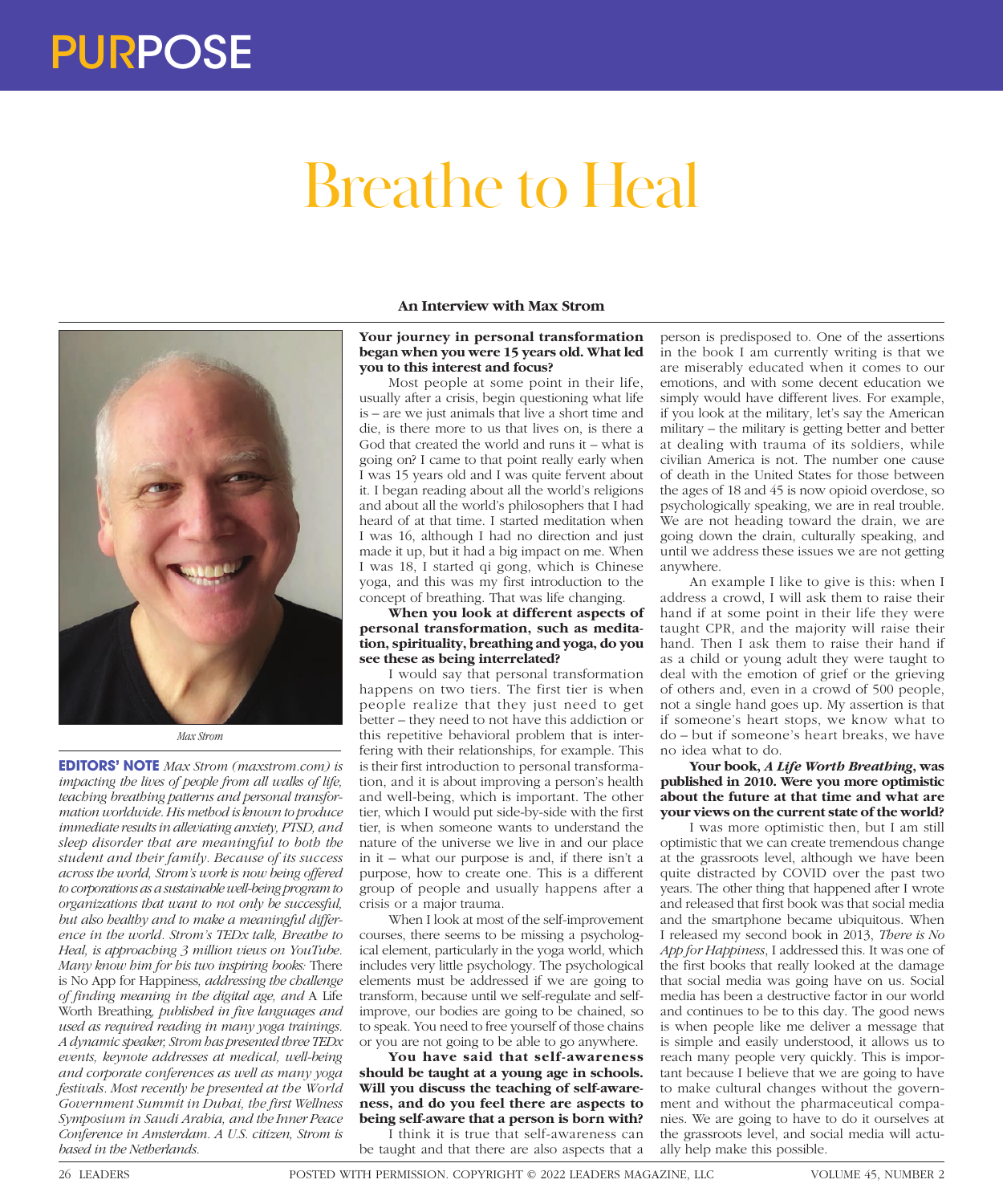### **How concerned are you about the prevalence of anxiety today and do you feel that it is rampant in the business world?**

Anxiety is rampant in the business world. It manifests as sleep issues, restlessness, loneliness and working 60-70 hours a week and coming home late to put on the television to fall asleep. Whenever I talk about this in front of a group of people, they begin laughing because they know I am talking about them. A story that I told in my TED Talk about a CEO is one I use often since that one example tells the story of tens of thousands of people. The story took place when I spoke at a small, exclusive meeting of CEOs, mostly from the marketing world, about happiness, breathing and grief. Afterward, I was waiting alone for an Uber in a courtyard area when I was approached by one of the CEO's who had followed me down to the courtyard. He looked around to make sure no one could hear him, then he struck up a conversation with me revealing that he had started having panic attacks. He was really concerned as it always happened at the most inopportune times, such as an investor's meeting or a board meeting. He said that his neck would get stiff, he would have a terrible headache, and he just wanted to run screaming out of the room. He asked if I could help him.

I always point out when telling this story that the CEO's request included no connection to *cause*, to why he was having the panic attacks and why they started happening. I led him through a line of questioning, starting with asking how long he had been having the panic attacks. He initially answered vaguely by saying it had been for "some time," but I was eventually able to get him to specify that it had been about six months ago. The next obvious question was to ask what happened six months ago, and he finally told me that this was when his brother had died. I suggested that he must have been very close to his brother, which he confirmed. I followed by telling him he must be a workaholic, which he also confirmed. At this point, he thought I had some magical powers of sight, but this was all very predictable. I told him that I did not think he had a panic attack problem, but that he had a grief issue. I told him that I assumed that after the funeral he went back to work that same day and had been working more and more hours each week. He became very quiet and then said, "that's right." His way to try to not feel the pain of the loss of his brother was to work himself to death.

I once told this story to a group of physicians when I was invited to a hospital to talk about breath work. I asked the physicians what they would have said to him at this point and one of the doctors shouted out "Xanax." They all started to laugh. When I asked them if they were seriously all in agreement, they said they were.

But I suggested something entirely different to the CEO. I explained to him that he had not grieved the loss of his brother at all, and he needed to allow himself time to grieve, and that instead of grieving alone, to also include others who loved him. When we grieve with others, it accelerates the process of healing. Neuroscientists do not yet know why, but it is true nonetheless. I also

suggested that he come to my breathing workshop the next day, and when I said "breathing," he looked at me with skepticism. But to my surprise, he showed up at the workshop and learned a few daily breathing exercises. He wrote to me about a month later and told me that he had not had a panic attack since he had seen me and, when I checked in on him a year later, he had still not had another panic attack. So, without medications – simply by taking the time to grieve his brother and by doing breath work every day – he had stopped having panic attacks.

When we suppress our feelings in our chest, they pile up and stay right there. Eventually, that energy has to get out somewhere, and it is going to come out as anxiety and/or panic attacks. The breath work provides a way to release that energy – the accumulation of stress, anger, and any other emotion you can think of – so that you clear this pile up sitting in your chest. We have not been able to scientifically define this connection between breath and emotions, but we know that the breathing releases anxiety and positively impacts our emotions. We know that when we think something is funny, our lungs do a strange thing we call laughing. We know that when we become sexually aroused, we start breathing deeply. Our lungs express emotions when we are cheering at a sports stadium, or when crying, which we should remember is the first thing we do when we are born. Crying is a language that we are born with that alerts our family, our tribe, that we are in trouble, either emotionally or physically. However, as we get older, we are told not to cry, and that when someone is crying we should leave them alone. We should be going toward each other when in crisis, not away from each other.

I do a lot of one-to-one sessions with CEOs which are often about panic attack problems, and most who I have met have been existing on anti-anxiety drugs and sleep medications, but it usually takes just a short time to end these attacks..

## **What can be done to address the stigma around these issues?**

We have to learn that vulnerability should not be mistaken for weakness. There is a perceived vulnerability about talking about our feelings, which is what we really need to do and we need to have the people who are close to us listen deeply and intently so we know we will not be shunned if we reveal our feelings. There is a term I am defining further in my new book and that term is "burden," because people say that they do not want to be a burden. This is a phrase that is used all over the world and reveals a tragic misunderstanding. If you and I are best friends and you tell me about your deepest pain, it should be a great honor for me to be close enough to you that you would consider sharing that with me. It should be an honor for me to look after you as much as I can when you are in crisis, knowing that next time I am in crisis you will do the same for me.

In the military, they use the term, "no one left behind." When someone is wounded, you do not abandon them; you make sure they are taken care of even if it means risking your life to do that. In the business world, it seems the opposite is often true.

# **You have said that personal transformation is not only imperative for the individual, but it is what can save the world. Will you elaborate on this concept?**

If someone gets an addiction in our own home, whether it is one of our parents or a child, we know that is affects the rest of the family. Addictions can tear families apart, whether it is to drugs, alcohol, or other things. The opposite is also true in that, when someone heals, it impacts the entire family as well. It lifts



*Max Strom giving a lecture on inner peace*